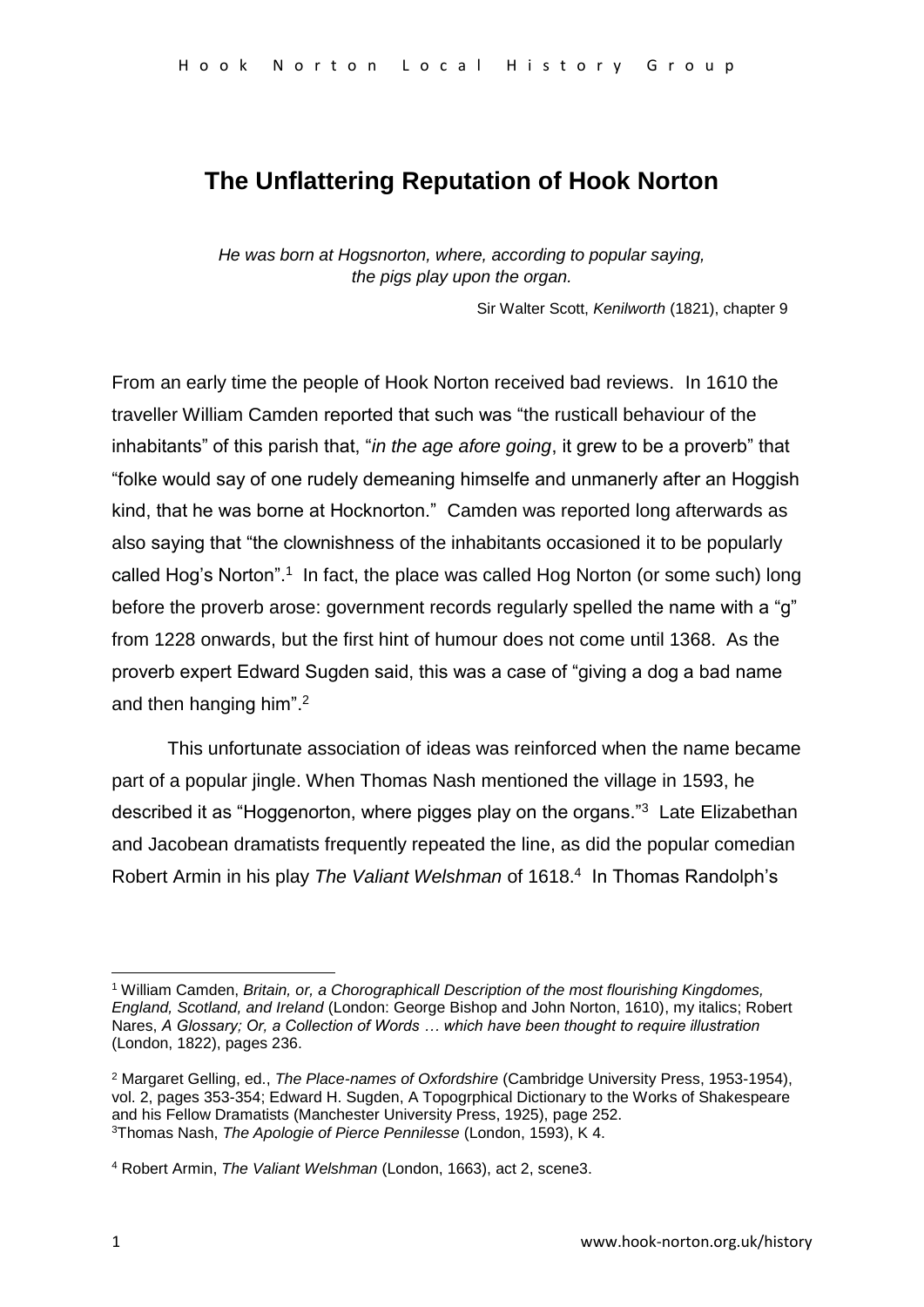*The Muses' Looking-Glass*, a play of 1632, a character who was full of extravagant projects announced he was going to build a cathedral:

*It shall be at Hog's Norton, with a pair Of stately organs; more than pity 'twere The pigs should lose their skill for want of practice.<sup>5</sup>*

By 1659 the claim that pigs played on the organ (or organs) in Hogs Norton had found a place in dictionaries of proverbs that it would long retain.<sup>6</sup>

But what did it all this stuff about pigs and organs mean? Jonathan Swift repeated it in a dialogue entitled *Polite Conversation* in 1738, as Sir Walter Scott did (at the top of this article) in 1821. In 1814 Scott had produced an edition of Swift's works and in a note explained the Hog's Norton reference:

The true name of this Leicestershire village is said to be Hock-Norton, vulgarly pronounced Hoggs-Norton. The organist there happened at one time to be called Piggs, which gave rise to the proverb.<sup>7</sup>

It is difficult to take Scott entirely seriously as there was no village in Leicestershire called anything like Hock-Norton, and the Oxfordshire Hook Norton had no organ until the 1850s.

A better explanation is that the word "organ" (or "organs") was based on a common corruption of the herb *origanum,* otherwise known as pennyroyal. The phrase meant that the pigs were allowed to eat specially planted garden herbs. Consider this verse recorded in 1640:

A good wife once a bed of organs set, The pigs came in, and eat up every whit; The good man said, wife, you your garden may Hog's Norton call; here pigs on organs play.

**.** 

<sup>5</sup> Thomas Randolph, "The Muse's Looking-Glass" (1632), Act 3, scene 1, in [Septimus Prowett et al., eds.], A Select Collection of Old Plays, 12 vols., (new edition, London, 1825), vol. 9, page 181.

<sup>6</sup> For example, James Howell, *Paroimiographia: Proverbs, or, Old Sayed Saws and Adages in English* (London, 1659), page 16; John Ray, *A Collection of English Proverbs* (Cambridge, 1670), page 249; George Latimer Apperson, *A Dictionary of Proverbs* (London, 1929), page 304.

<sup>7</sup> Jonathan Swift, *A Complete Collection of Polite and Ingenious Conversation* (1738), reprinted in Walter Scott, ed., *The Works of Jonathan Swift* (Edinburgh, 1814), vol. 11, page 415.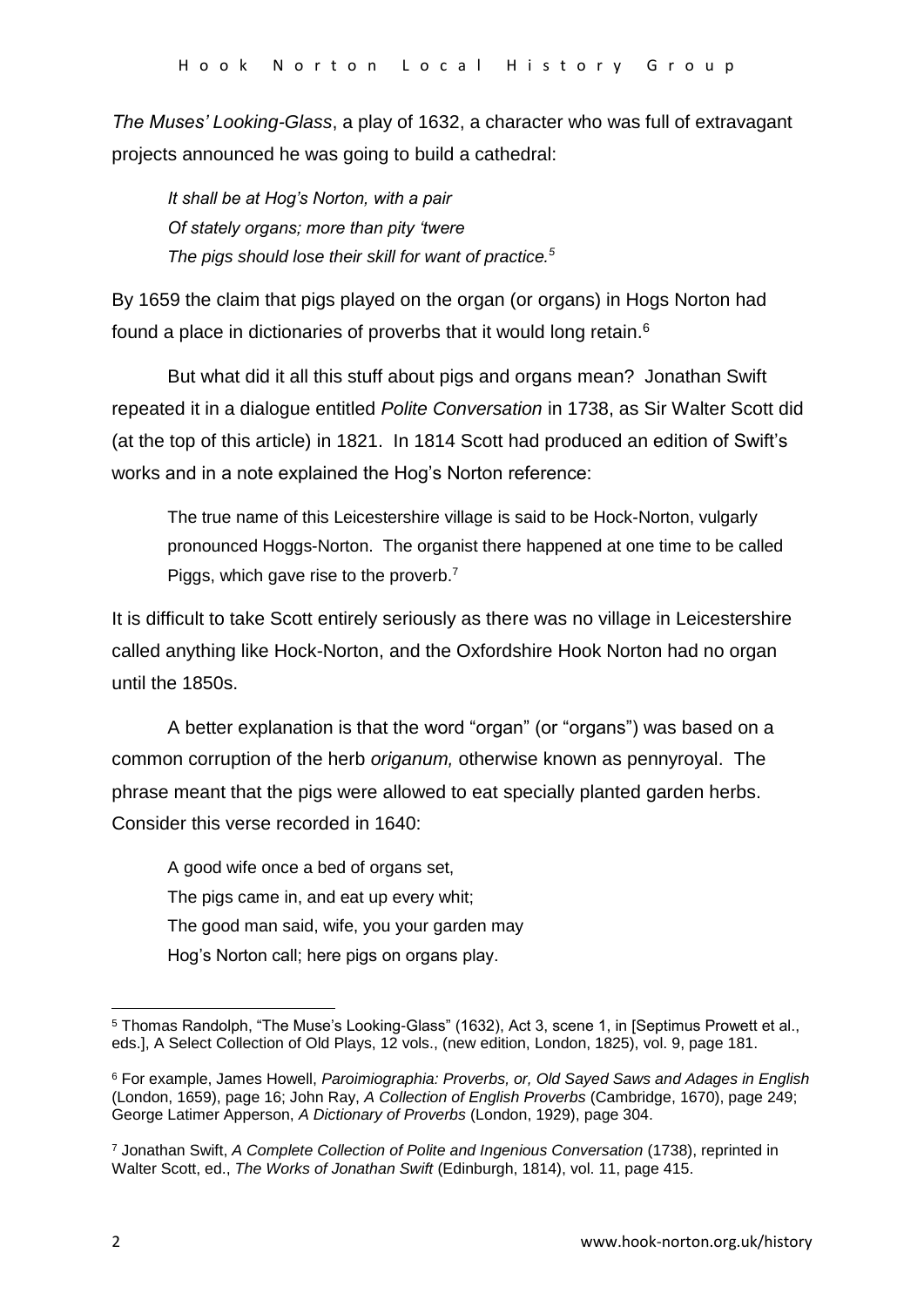But even here the joke arises because it is presumed that the wife (and the reader) already know the proverb and take it literally.<sup>8</sup>

The saying fitted neatly with the idea that Hook Norton people were unduly "rustical", implying dim as well as boorish, which became increasingly expressed in the sixteenth century. In the first years of Henry VIII's reign a well-known brief morality play, *The Interlude of Youth*, was performed both at court and more widely, in which an apparently rude and ignorant man was asked whether he was "brought up at Hogges Norton."<sup>9</sup> Three plays of the 1590s make a similar reference to the village, and in a 1618 play entitled *Hans Beer-Pot,* one character said of one "Arch-Clown" that

His wit is like his mother's milking payle: Brought up at home, or at Hogsnorton Schoole.<sup>10</sup>

Through the seventeenth century the habit persisted: in the words of Thomas Fuller's much-quoted *Worthies of England* of 1662, "boarish and clownish people are said to be born at Hog's-Norton".<sup>11</sup> Still in the 1730s, in his dialogue *Polite Conversation,* Swift wrote that one of his characters who was "a little on the silly" and had "not all the wit in the world" was "bred at Hog's Norton".<sup>12</sup>

In the eighteenth and early nineteenth century, the tradition was perhaps further reinforced by the building of a disproportionate number of lunatic asylums in Hooky, even if nearly all the patients came from outside the village. If so, such an association was based on a confusion: thoughtful people had long distinguished between *lunacy*, which was a mental illness and theoretically curable in asylums, and *idiocy*, which was permanent and the supposed characteristic of Hook Norton's

1

<sup>8</sup> Colin Gibson, *Wit's Recreations: Selected from the Finest Fancies of Moderne Muses* (London, 1640), quoted in Nares, *A Glossary* (1822), page 354.

<sup>9</sup> "Interlude of Youth", in Ian Lancashire, ed., *Two Tudor Interludes* (Manchester: Manchester University Press, 1980), pages 18-20, 141.

<sup>10</sup> Dabridgcourt Belchier, *Hans Beer-pot, His Invisible Comedie* (London, 1618), page G4.

<sup>11</sup> Thomas Fuller, *The History of the Worthies of England* (London, 1662), page 327.

<sup>12</sup> Swift, *Complete Collection of Polite and Ingenious Conversation*, reprinted in Scott, ed., *Works of Swift*, vol. 11, page 415.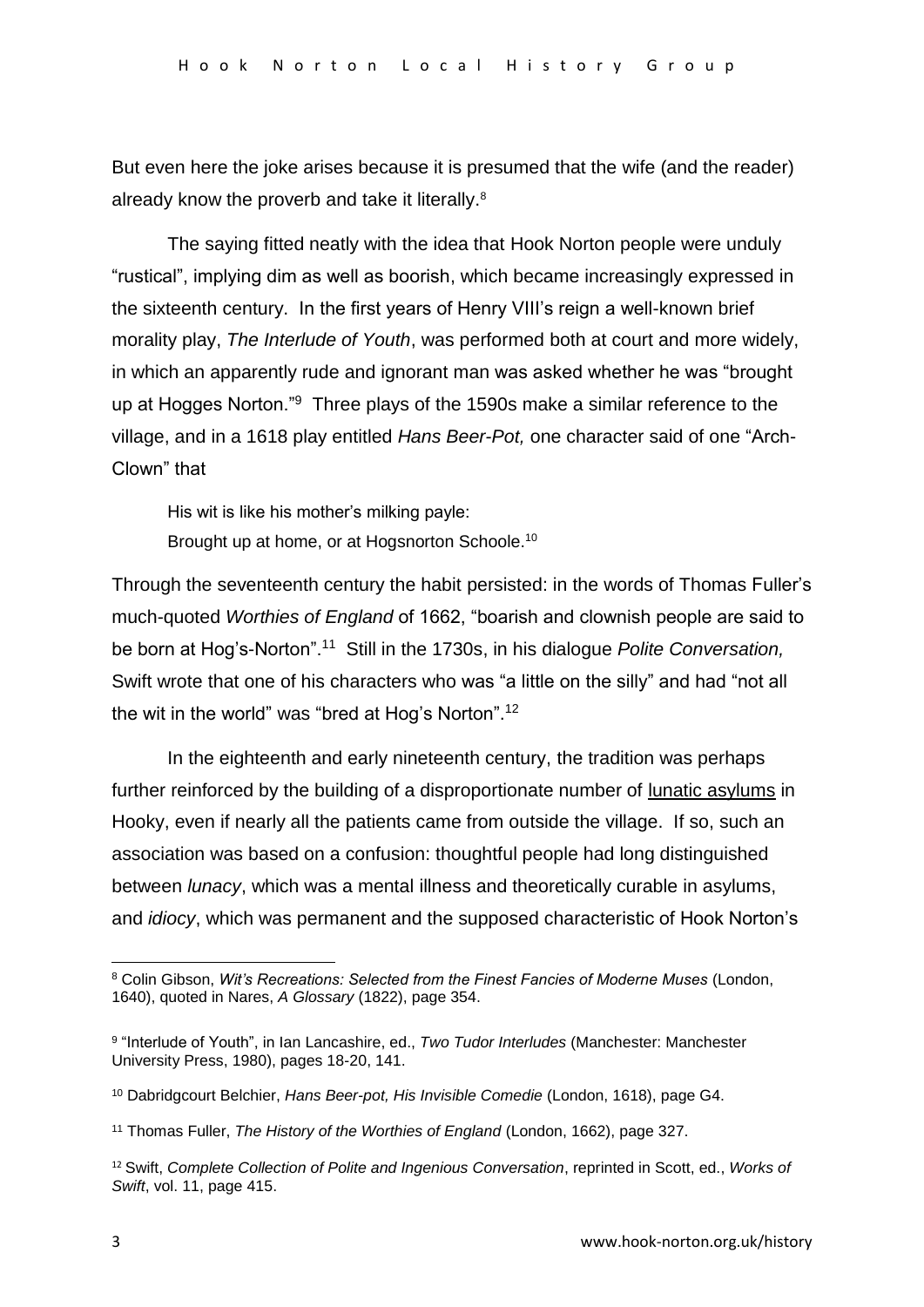people. After the 1850s the tradition seems to have declined, coincidentally, perhaps, with the closing of the asylum.

Curiously, the parish's reputation for "foolishness" was revived in the twentieth century by the BBC. In the 1930s the comedian Gillie Potter (real name Hugh Peel) had a radio show in which he appeared as "The Sage of Hogsnorton", telling absurd stories ("Hogsnorton Calling") of the silly things people got up to in his imaginary village. In 1943 a Ministry of Information film had him reading out a whimsical letter from Hogsnorton which spelled out the wartime need to save fuel; this is available online at [http://www.britishpathe.com/video/hogs-norton-trailer/query/entertainment.](http://www.britishpathe.com/video/hogs-norton-trailer/query/entertainment) Some radio excerpts may be found at [https://www.youtube.com/watch?v=VD4d4ZZ\\_2Y0](https://www.youtube.com/watch?v=VD4d4ZZ_2Y0), and a CD may be purchased through [http://www.musichallcds.co.uk/var15\\_page.htm](http://www.musichallcds.co.uk/var15_page.htm) . The show continued from time to time after the war, culminating in a swan song in 1953 entitled "Coronation at Hogsnorton."

Commentators have mused that Hook Norton may possibly not have been the Hog's Norton referred to in common parlance for so long. Some point out that Norton-juxta-Twycross in Leicestershire often used to be called Hogs Norton, which might fit with Sir Walter Scott's claim had not Scott specifically linked his Leicestershire village with the name Hoch-Norton, which the writers he had followed (like Fuller) knew stood in Oxfordshire. Potter himself seems to have had no original in mind when he created his imaginary village, but when invited he allowed the small hamlet (not much more than two houses!) of that name near Knebworth in Hertfordshire to assume the honour.<sup>13</sup> When just before the Second World War the BBC evacuated most of its staff to Wood Norton Hall near Evesham, it too became known as Hogsnorton. Yet there is no doubt that, Scott apart, almost all the writers and dramatists who had mentioned the place in earlier centuries and said where it was, placed it in Oxfordshire, as still did Ebenezer Brewer's *Dictionary of Phrase and Fable* in 1870 and Morris Tilley's *Dictionary of Proverbs in England* in 1950. 14

1

<sup>13</sup> [http://www.hertsmemories.org.uk/page\\_id\\_\\_4784.aspx](http://www.hertsmemories.org.uk/page_id__4784.aspx)

<sup>14</sup> Ebenezer Cobham Brewer, *Dictionary of Phrase and Fable* (London, 1870, and many subsequent editions down to 2012); Morris Tilley, A *Dictionary of Proverbs in England in the Sixteenth and Seventeenth Centuries* (University of Michigan Press, 1950), pages 313. In the works of both Camden and Fuller, Hook Norton appears in chapters on Oxfordshire.